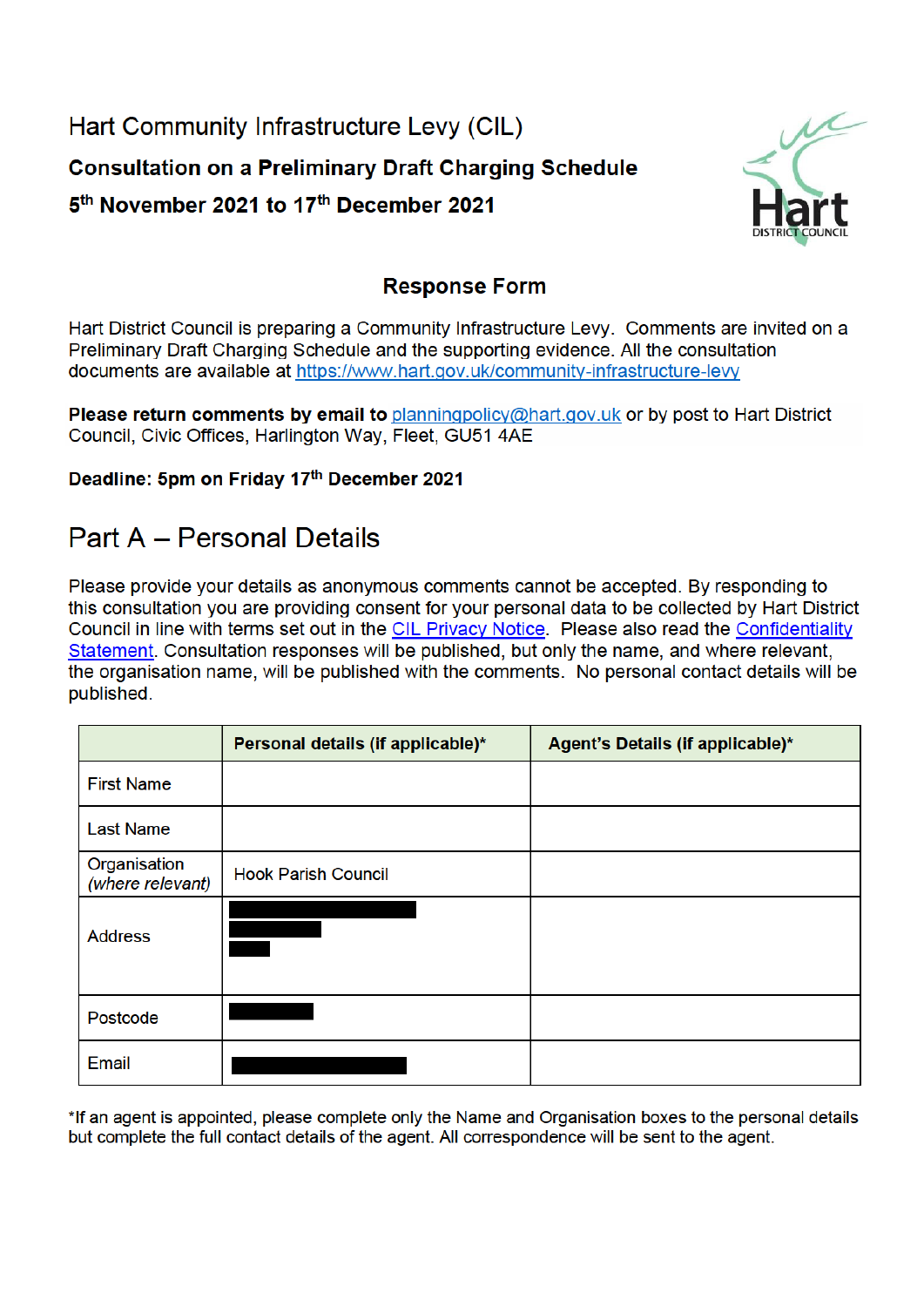## Part B – Representations

The Council is consulting on:

• Preliminary Draft Charging Schedule (setting out the proposed CIL rates)

You may also comment on the supporting evidence base:

- CIL Viability Assessment September 2021
- Hart Infrastructure Delivery Plan Update October 2021
- Infrastructure Funding Gap Assessment October 2021

### **Your Comments**

Hook Parish Council Comments on the CIL Consultation document Nov 2021

### **General**

Overall, the consultation document is reasonably well presented and evidenced but there are some areas where the Parish Council has concern or wishes to provide specific comments as described below.

### **Specific Comments**

Paras 22 and 23: The imposition of CIL on Permitted Developments is welcomed as currently there is no requirement to mitigate impacts.

Para 37: This must be amended to say that payment of 70% of the levy may be made by transferring land or to accept infrastructure in kind as only that amount is within the gift of the District Council. The remaining 25%, which is the Neighbourhood Portion, must go to the Parish Council for them to spend as appropriate.

Para 47: Parish & Town Councils need to have clarification of the timescales and mechanism of the passing over of the Neighbourhood Portion of levy receipts.

Para 47: The document should make it clear that the Neighbourhood Portion derived from development in a particular Parish be ring-fenced for improvements in that Parish.

Paras 47, 48 and 49: In preparation for CIL the Parish Council needs to urgently start preparing an Infrastructure Requirements Plan (IRP) for Hook Parish so the Parish Council is ready to spend any CIL funds in the most cost effective manner and within the time limits that will apply. It is also noted that HCC are undertaking a Local Cycling and Walking Infrastructure Plan (LCWIP) for Hart District so the Parish Council needs to carefully monitor progress of this document.